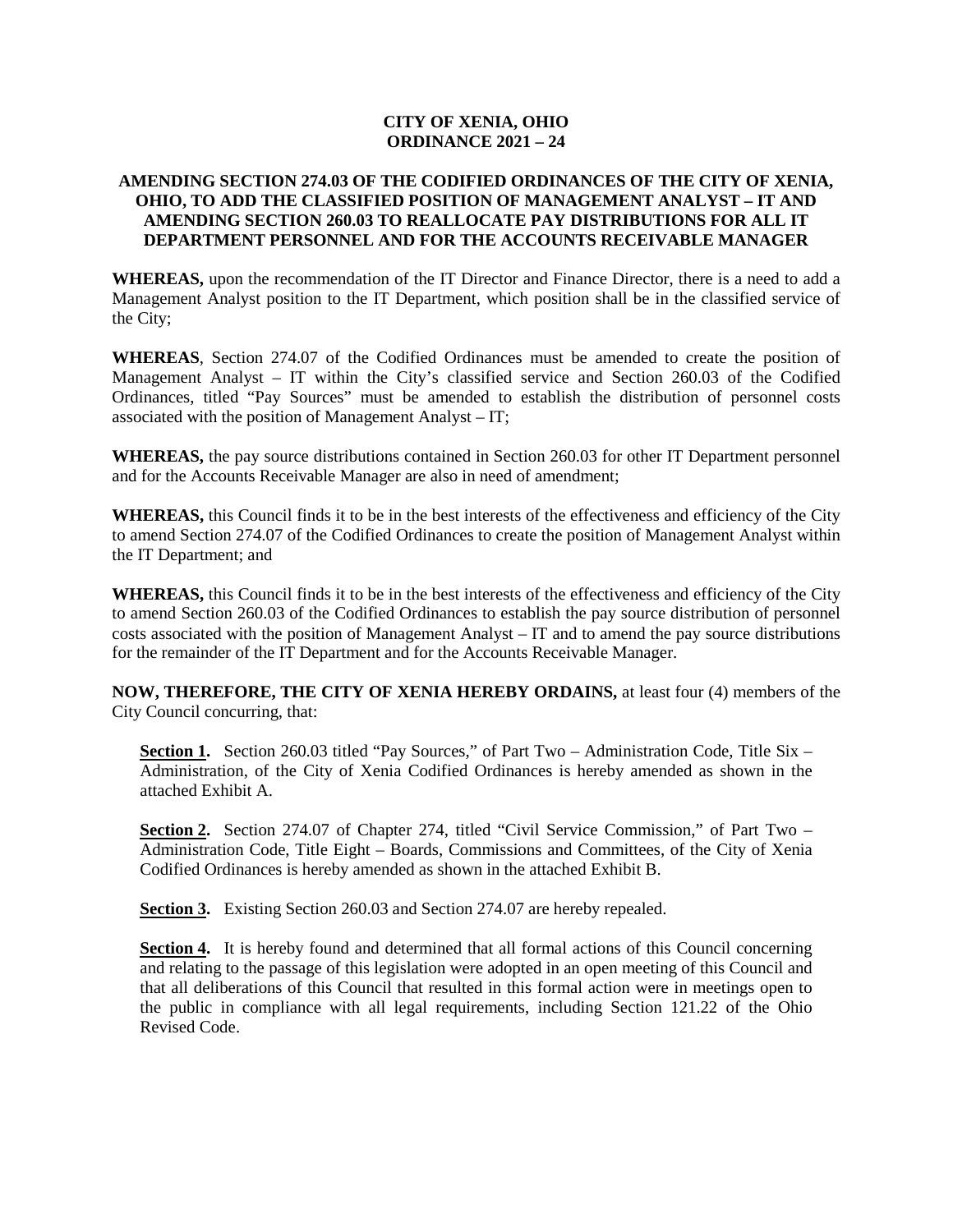**Section 5.** This Ordinance shall be effective as of January 28, 2022.

Introduced: December 9, 2021<br>Adopted: December 29, 2021 December 29, 2021

Wesley E. **S**mith

Attest: President, Xenia City Council

Michelle D. Colesson

City Clerk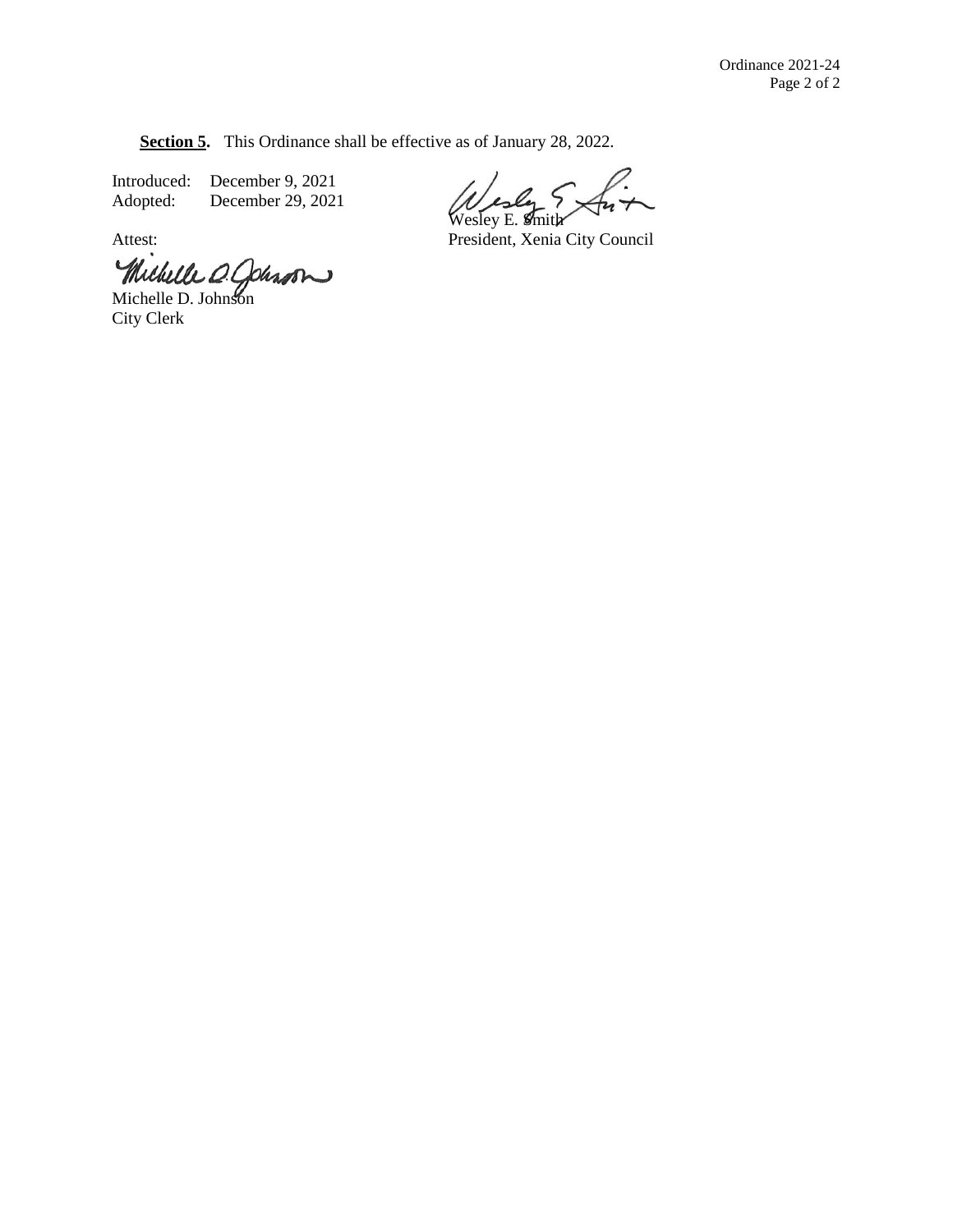## 260.03 PAY SOURCES.

(a) All employees listed below shall have their compensation, including fringe benefits, distributed among the various Departments and charged to the various funds for which services are performed. The following employees shall be paid from the various funds herein specified, in the percentages herein specified:

| <b>Position Title</b>                              | General | Municipal<br>Court | Street | State Rt.<br>Repair | Police $\&$<br>Fire           | Garage | Water | Sewer | Sanitation | Parking | Storm  | Housing | Loan Trust |
|----------------------------------------------------|---------|--------------------|--------|---------------------|-------------------------------|--------|-------|-------|------------|---------|--------|---------|------------|
|                                                    |         |                    |        |                     | City Manager's Office         |        |       |       |            |         |        |         |            |
| City Manager                                       | 30      |                    | 17     |                     |                               |        | 23    | 23    | 7          |         |        |         |            |
| <b>Asst. City Manager</b>                          | 20      |                    | 20     |                     |                               |        | 25    | 25    | 10         |         |        |         |            |
| Management Analyst CMO                             | 41      |                    | 17     |                     |                               |        | 21    | 20    | 1          |         |        |         |            |
| Secretary to City Manager                          | 21      |                    | 19     |                     |                               |        | 25    | 25    | 10         |         |        |         |            |
| Clerk/Typist/Secretary CMO                         | 21      |                    | 19     |                     |                               |        | 27    | 27    | 6          |         |        |         |            |
| <b>Public Relations Coordinator</b>                | 30      |                    | 20     |                     |                               |        | 20    | 20    | 10         |         |        |         |            |
|                                                    |         |                    |        |                     | Department of Human Resources |        |       |       |            |         |        |         |            |
| Human Resources Director                           | 21      |                    | 17     |                     |                               |        | 31    | 30    | 1          |         |        |         |            |
| HR Technician                                      | 41      |                    | 17     |                     |                               |        | 20    | 21    | 1          |         |        |         |            |
|                                                    |         |                    |        |                     | Department of Public Safety   |        |       |       |            |         |        |         |            |
| Director of Homeland Safety/Risk                   | 30      |                    |        |                     |                               |        | 30    | 30    | 10         |         |        |         |            |
| Management                                         |         |                    |        |                     |                               |        |       |       |            |         |        |         |            |
| Deputy Fire Chief                                  | 70      |                    |        |                     |                               |        | 15    | 15    |            |         |        |         |            |
| Police Service Aide<br>(Parking Function)          |         |                    |        |                     | 50                            |        |       |       |            | 50      |        |         |            |
|                                                    |         |                    |        |                     | Department of Development     |        |       |       |            |         |        |         |            |
| Development Director                               | 80      |                    |        |                     |                               |        | 10    | 10    |            |         |        |         |            |
| <b>Community Development</b><br>Coordinator        | 80      |                    |        |                     |                               |        | 10    | 10    |            |         |        |         |            |
| <b>Development Department Secretary</b>            | 70      |                    |        |                     |                               |        | 10    | 10    | 10         |         |        |         |            |
|                                                    |         |                    |        |                     | Department of Public Service  |        |       |       |            |         |        |         |            |
| Public Service Director/ Engineer                  | 10      |                    | 20     |                     |                               |        | 25    | 25    | 10         |         | 10     |         |            |
| <b>Public Service Director</b>                     |         |                    | 25     |                     |                               |        | 25    | 25    | 25         |         |        |         |            |
| <b>Management Analyst PS</b>                       | 15      |                    | 20     |                     |                               |        | 30    | 25    | 10         |         |        |         |            |
| Clerk Typist/Secretary<br>(PS/Engineering)         | 60      |                    | 10     |                     |                               |        | 12.5  | 12.5  | 0.5        |         |        |         |            |
| Clerk Typist/Secretary PS                          | 20      |                    | 25     |                     |                               |        | 25    | 20    | 10         |         |        |         |            |
| City Engineer                                      | 15      |                    | 25     |                     |                               |        | 25    | 25    |            |         | 10     |         |            |
| Asst. City Engineer                                | 10      |                    | 10     |                     |                               |        | 30    | 30    | 10         |         | 10     |         |            |
| <b>Construction Inspector</b>                      | 25      |                    | 25     |                     |                               |        | 25    | 25    |            |         |        |         |            |
| <b>Engineering Technician</b>                      | 10      |                    | $10\,$ |                     |                               |        | 35    | 35    |            |         | 10     |         |            |
| <b>Engineering Project Manager</b>                 | 25      |                    | 25     |                     |                               |        | 25    | 25    |            |         |        |         |            |
| <b>GIS Analyst</b>                                 | $10\,$  |                    | $10\,$ |                     |                               |        | 35    | 35    |            |         | $10\,$ |         |            |
| PS Maintenance Supervisor -<br>Utilities & Streets |         |                    | 25     |                     |                               |        | 30    | 30    |            |         | 15     |         |            |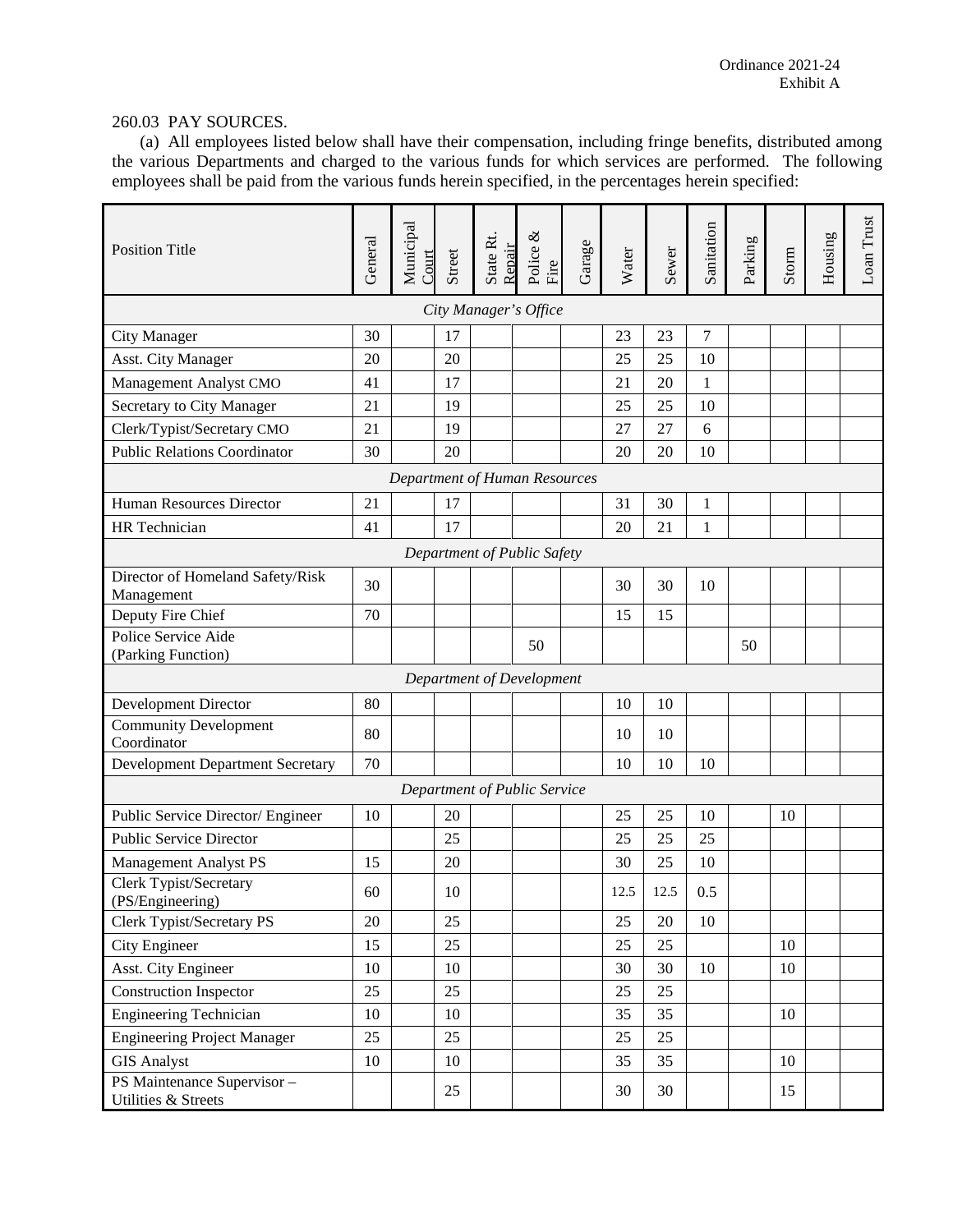| <b>Position Title</b>                                                | General    | Municipal<br>Court    | Street | State Rt.<br>Repair   | Police & Fire | Garage | Water                | Sewer                | Sanitation     | Parking      | Storm   | Housing      | Loan Trust |
|----------------------------------------------------------------------|------------|-----------------------|--------|-----------------------|---------------|--------|----------------------|----------------------|----------------|--------------|---------|--------------|------------|
| PS Maintenance<br>Supervisor – Facilities &<br>Fleet                 | 20         |                       | 20     | 5                     |               |        | 20                   | 20                   | 15             |              |         |              |            |
| Maintenance Supervisor                                               |            |                       | 23.4   |                       |               |        | 33.3                 | 33.3                 |                |              | 10      |              |            |
| Utilities Superintendent                                             |            |                       |        |                       |               |        | 35                   | 55                   | 10             |              |         |              |            |
| Maintenance<br>Superintendent                                        |            |                       | 33.4   |                       |               |        | 33.3                 | 33.3                 |                |              |         |              |            |
| Maintenance Foreman                                                  |            |                       | 33.4   |                       |               |        | 33.3                 | 33.3                 |                |              |         |              |            |
| Equipment Operator I & II                                            |            |                       | 33.3   |                       |               |        | 33.4                 | 33.3                 |                |              |         |              |            |
| Electrician                                                          |            |                       | 33.3   |                       |               |        | 33.3                 | 33.4                 |                |              |         |              |            |
| Maintenance Worker                                                   | 8          |                       | 18     | $\overline{2}$        |               |        | 28                   | 28                   | 8              |              | $\,8\,$ |              |            |
| Laborer                                                              | 16         |                       | 17     | 12                    |               |        | 17                   | 17                   | 21             |              |         |              |            |
| Facility & Grounds<br>Attendant<br>$JC - 18%$<br>$CAB - 19%$         | 37         |                       | 5      |                       | 32            |        | 10                   | 10                   | 6              |              |         |              |            |
| Department of Planning & Zoning                                      |            |                       |        |                       |               |        |                      |                      |                |              |         |              |            |
| <b>City Planner</b>                                                  | 54         |                       |        |                       |               |        | 22                   | 22                   | $\overline{2}$ |              |         |              |            |
| Code Enforcement Officer                                             | 50         |                       |        |                       |               |        |                      |                      | 50             |              |         |              |            |
| Zoning Enforcement<br>Officer                                        | 60         |                       |        |                       |               |        | 20                   | 20                   |                |              |         |              |            |
|                                                                      |            |                       |        | Department of Finance |               |        |                      |                      |                |              |         |              |            |
| <b>Finance Director</b>                                              | 30         |                       | 10     |                       |               |        | 23                   | 23                   | 13             |              |         | $\mathbf{1}$ |            |
| <b>Asst. Finance Director</b>                                        | 35         |                       | 10     |                       |               |        | 20.5                 | 20.5                 | 13             |              |         | $\mathbf{1}$ |            |
| Finance Technician                                                   | 20         |                       |        |                       |               | 15     |                      | 28.5                 | 28.5           | 5            |         | 3            |            |
| Finance Clerk<br>(Finance Office)                                    | 20         |                       | 20     |                       |               |        | 25                   | 25                   | 9              | $\mathbf{1}$ |         |              |            |
| City Clerk                                                           | 25         |                       | 15     |                       |               |        | 26                   | 26                   | $\,8\,$        |              |         |              |            |
| <b>Accounts Receivable</b><br>Manager (Income Tax)                   | 40.2<br>10 |                       |        |                       |               |        | 18.3<br>25           | 18.3<br>25           | 18.2<br>25     | 5            | 10      |              |            |
| <b>Accounts Receivable</b><br>Office Supervisor<br>(Utility Billing) |            |                       |        |                       |               |        | 32                   | 32                   | 31             | 5            |         |              |            |
| <b>Finance Clerk</b><br>(Utility Billing)                            |            |                       |        |                       |               |        | 33.4                 | 33.3                 | 33.3           |              |         |              |            |
| <b>IT Director</b>                                                   | 40<br>32   | $\boldsymbol{\delta}$ | 15     |                       |               |        | 20                   | 20                   | 5              |              |         |              |            |
| <b>Management Analyst - IT</b>                                       | 32         | $\boldsymbol{\delta}$ | 15     |                       |               |        | 20                   | $20\,$               | $\overline{5}$ |              |         |              |            |
| IT Analyst                                                           | 40<br>32   | $\boldsymbol{\delta}$ | 15     |                       |               |        | 20                   | 20                   | 5              |              |         |              |            |
| IT Technician                                                        | 40<br>32   | $\boldsymbol{\delta}$ | 15     |                       |               |        | 20                   | 20                   | 5              |              |         |              |            |
| Network Administrator                                                | 40<br>32   | 8                     | 15     |                       |               |        | $\frac{16}{5}$<br>20 | $\frac{16}{5}$<br>20 | 5              |              |         |              |            |
| Systems Administrator                                                | 40<br>32   | 8                     | 15     |                       |               |        | $\frac{16}{1}$<br>20 | $\frac{16}{1}$<br>20 | 5              |              |         |              |            |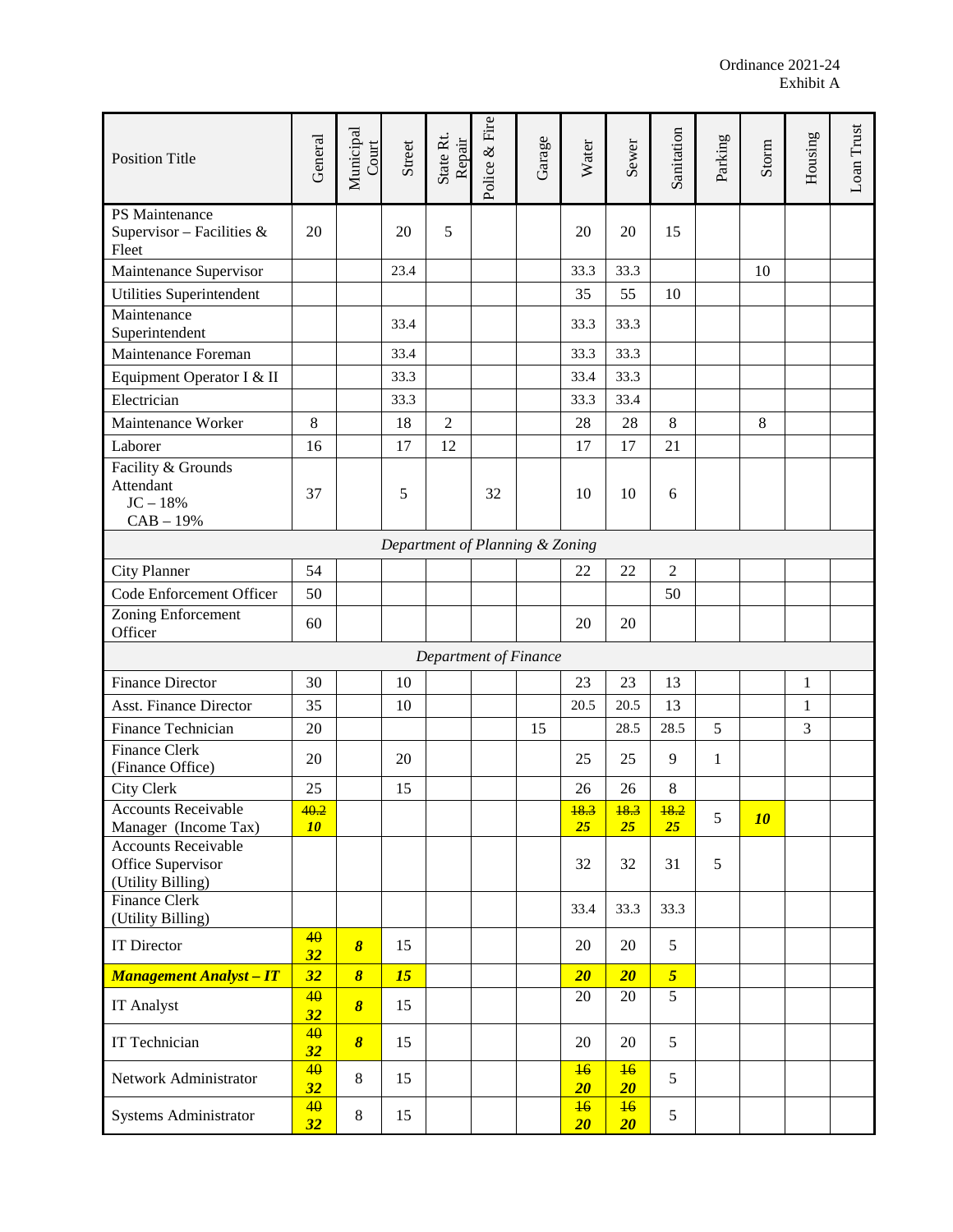| <b>Position Title</b>              | General | Municipal<br>Court | Street | $\tilde{\mathbf{R}}$<br>Repair<br>State | Fire<br>$\&$<br>Police | Garage | Water | Sewer | Sanitation | Parking | Storm | Housing | Trust<br>Loan |
|------------------------------------|---------|--------------------|--------|-----------------------------------------|------------------------|--------|-------|-------|------------|---------|-------|---------|---------------|
| Department of Law                  |         |                    |        |                                         |                        |        |       |       |            |         |       |         |               |
| Law Director                       | 35      |                    |        |                                         |                        |        | 27    | 27    | 11         |         |       |         |               |
| Legal Assistant to Law<br>Director | 40      |                    |        |                                         |                        |        | 25    | 25    | 10         |         |       |         |               |
| <b>City Prosecutor</b>             | 100     |                    |        |                                         |                        |        |       |       |            |         |       |         |               |

(Ord. 98-87. Adopted 12/30/98; Ord. 01-55. Adopted 12/31/01; Ord. 02-6. Adopted 02/28/02; Ord. 03-15. Adopted 03/13/03; Ord. 05-30. Adopted 07/14/05; Ord. 05-53. Adopted 09/22/05; Ord. 05-74. Adopted 11/22/05; Ord. 06-33. Adopted 05/25/06; Ord. 06-44. Adopted 07/13/06; Ord. 08-17. Adopted 04/10/08; Ord. 08-88. Adopted 12/30/08; Ord. 09-63. Adopted 09/24/09; Ord. 11-32. Adopted 08/25/11; Ord. 11- 66. Adopted 11/22/11; Ord. 12-20. Adopted 05/10/12; Ord. 12-47. Adopted 10/25/12; Ord. 13- 02. Adopted 01/24/13; Ord. 14-22. Adopted 05/08/14; Ord. 15-02. Adopted 01/22/15; Ord. 16-05. Adopted 03/10/16; Ord. 16-39. Adopted 07/28/16; Ord. 16-52. Adopted 10/27/16; Ord. 17-25. Adopted 05/11/17; Ord. 2018-27. Adopted 09/13/18; Ord. 20-28. Adopted 11/24/20; Ord. 2021-03. Adopted 03/11/21; Ord. 2021-24. Adopted \*\*/\*\*/21)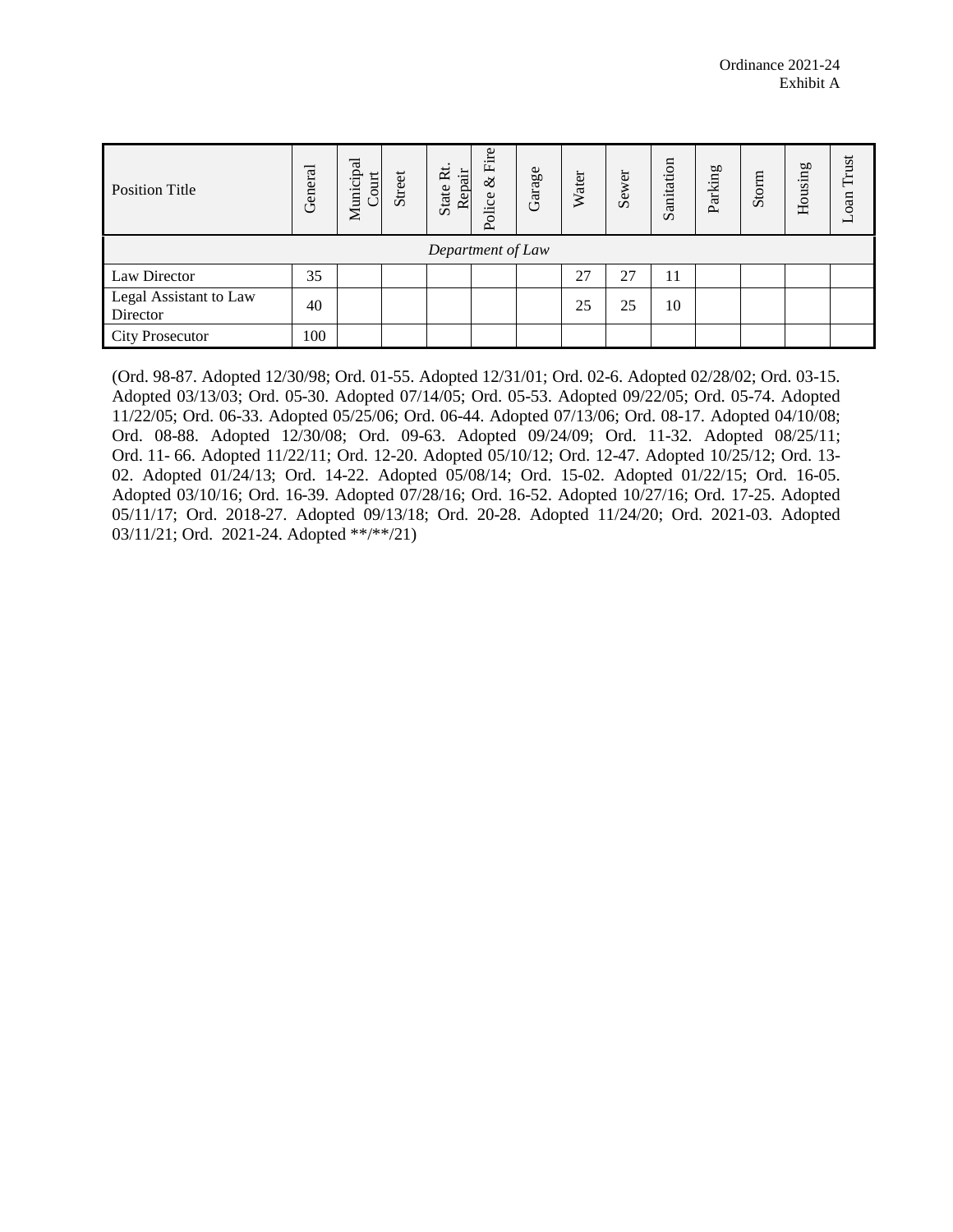## 274.07 CLASSIFIED SERVICE.

The classified service of the employment paid by the City of Xenia is as follows:

| Position                                        | Pay Grade or Range No. |
|-------------------------------------------------|------------------------|
| Clerical                                        |                        |
| $Clerk-Typist$                                  | 410                    |
| Finance Clerk - AR (Utility Billing/Income Tax) | 412                    |
| Secretary                                       | 412                    |
| Human Resources Technician                      | 003                    |
| Management Analyst - CMO                        | 003                    |
| Management Analyst - PS                         | 003                    |
| <b>Management Analyst - IT</b>                  | 003                    |
| Administrative and Fiscal                       |                        |
| Finance Clerk (Accounts Payable/Payroll)        | 414                    |
| <b>IT Technician</b>                            | 414                    |
| <b>Finance Technician</b>                       | 416                    |
| <b>IT Analyst</b>                               | 004                    |
| Engineering                                     |                        |
| <b>Construction Inspector</b>                   | 004                    |
| <b>Engineering Technician</b>                   | 004                    |
| <b>GIS Analyst</b>                              | 004                    |
| <b>Engineering Project Manager</b>              | 005                    |
| Planning and Zoning Department                  |                        |
| Code Enforcement Officer                        | 003                    |
| Zoning Enforcement Officer                      | 003                    |
| Police and Fire                                 |                        |
| <b>Communications Supervisor</b>                | 003                    |
| Fire Inspector                                  | 004                    |
| Police Service Aide I                           | 414                    |
| <b>Police Cadet</b>                             | 005                    |
| <b>Communications Operator I</b>                | 305                    |
| Communications Operator II                      | 312                    |
| Police Officer                                  | 215                    |
| Firefighter                                     | 315                    |
| Police Sergeant                                 | 224                    |
| Fire Lieutenant                                 | 324                    |
| Police Captain                                  | 227                    |
| Fire Captain                                    | 327                    |